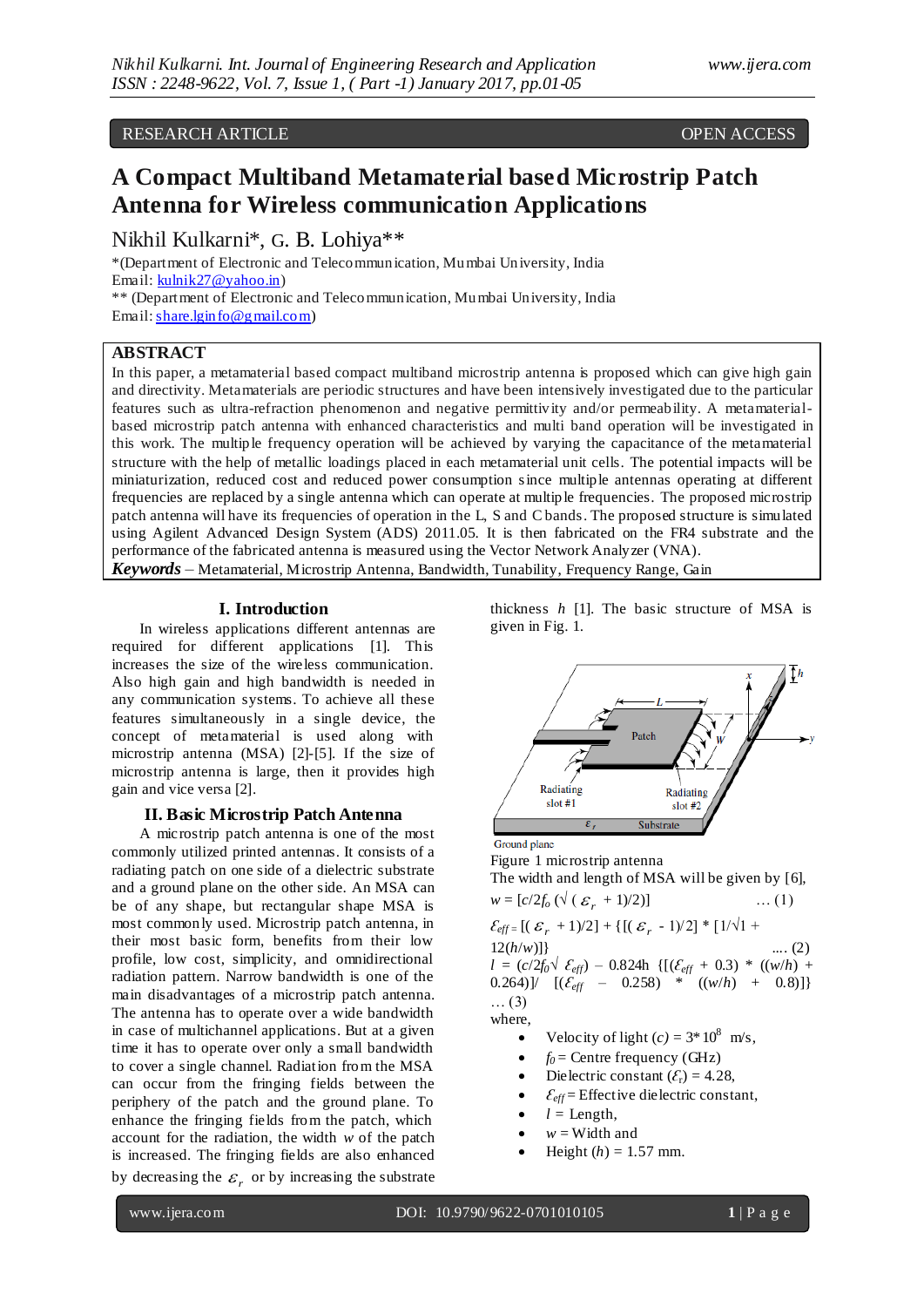Using equations (1), (2) and (3) the MSA design for center frequency (*f0*) 5GH for which  $l = 13.76$  mm.  $w = 18.24$  mm. and is shown in Fig. 2.

The simulation result of this microstrip patch antenna is given in Fig. 3.



Figure 2 simulation of microstrip antenna for  $f_0 = 5$ GHz in ADS



Figure 3 simulation result output for  $f_0 = 5 \text{GHz}$ 

The disadvantages of Microstrip Patch Antenna are:-

- Limited bandwidth (usually 1 to 5%).
- Low gain.
- Low power handling.

To overcome this drawback metamaterial plays an important role [1]-[2].

## **III.Metamaterial**

Metamaterials are artificial materials synthesized by embedding specific inclusions in host media and they exhibit the properties of either negative permittivity or permeability. If both negative permittivity and negative permeability happen at the same time, then the composite exhibits an effective negative index of refraction and is referred to as left handed metamaterials (LHMs) [7]-[9]. 4 Permittivity, Permeability and Refractive Index graph for metamaterial is shown in Fig. 4



## Figure 4 Permittivity, Permeability and Refractive Index graph

The idea of metamaterial was first proposed theoretically by Veselago in 1968 [7]. The negative permittivity was demonstrated and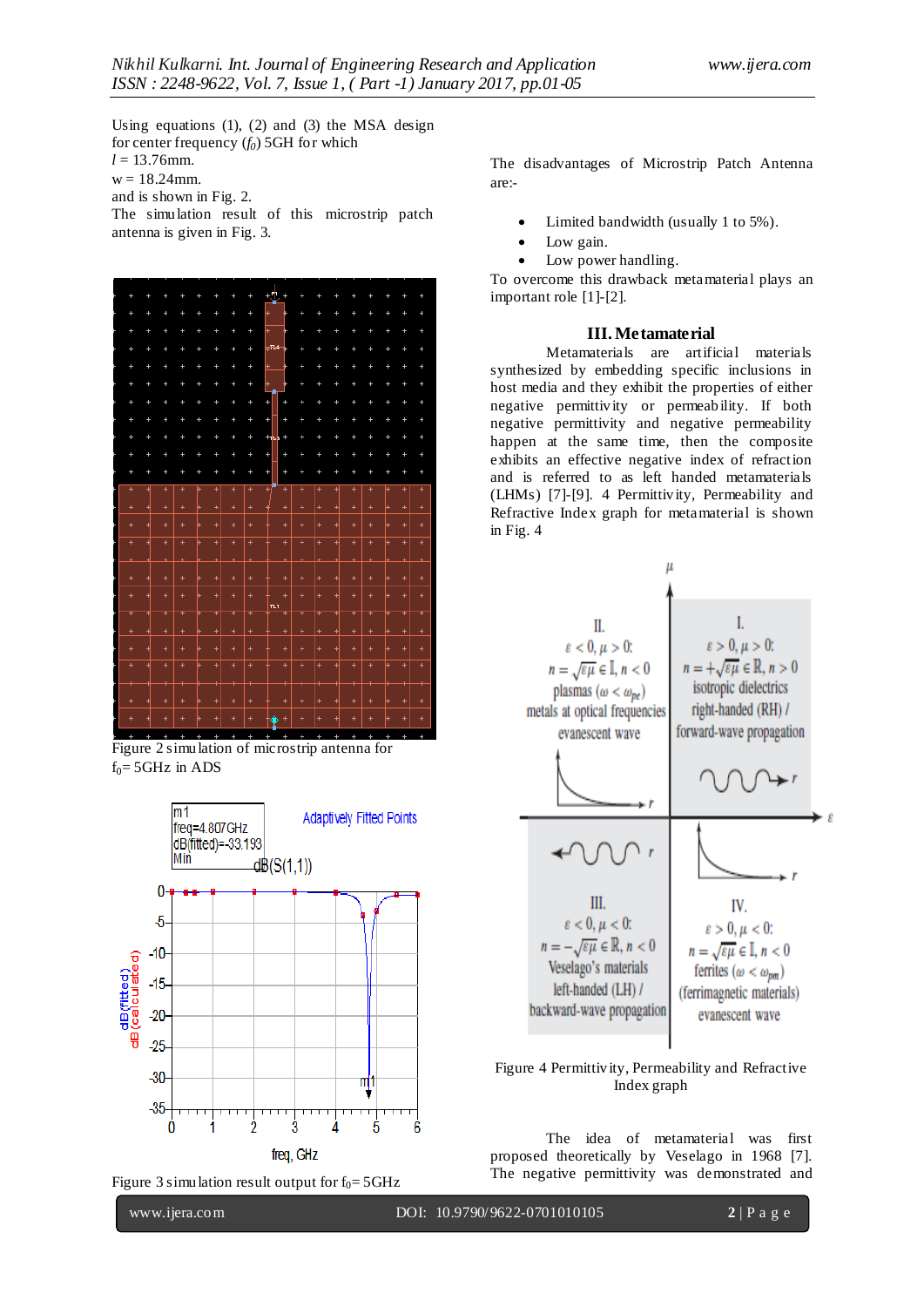theorized with an array of metallic wires in 1996 by Pendry.

The structure had plasma frequency and thereby negative permittivity in the microwave regime. The structure of negative permeability was demonstrated and theorized in 1999 with split ring resonator (SRR) structure. The negative index of refraction existed in the region where both the real parts of the electric permittivity and magnetic permeability were simultaneously negative, typically in a structure composed of SRRs and metallic wires. Metamaterials exhibit exceptional properties not readily observed in nature. The inclusion of metamaterial in the design improves the characteristics of a microstrip patch antenna due to these exceptional properties. The first results of emission in metamaterial demonstrated, under proper conditions the energy radiated by a source embedded in a slab of metamaterial, concentrated in a narrow cone in the surrounding media. Metamaterials and its utilization for antenna's techniques were identified such as improvement of bandwidth, gain miniaturization, directivity and reduction of mutual coupling between elements in an antenna array. Enhanced bandwidth, high gain and high directivity were achieved using a metamaterial layer either as substrate or superstrate.

#### **3.1 Metamaterial SSR Structure**

The split ring resonator (SRR) structure as shown in Fig. 5 is the metamaterial substrate used as a superstrate on the microstrip patch for tuning. The outer ring of the structure measures 7mm in length as well as the width. Similarly, the inner ring measures 5mm in length and width. The opening measures 1mm in width and 0.5mm in length. Each microstrip patch has three SSR structure placed on it and then the antenna is simulated. The loadings placed in the SRR structure are small square measuring 0.5 mm each which helps in tuning [10].



Figure 5 proposed metamaterial SSR structure

a) metamaterial without load b) metamaterial with loading 1 c) metamaterial with loading 2 d) metamaterial with loading 3

#### **3.2. Metamaterial-based Tunability**

Metamaterials find a lot of applications in devices, which are operating in microwave regime. To add flexibility and controllability to these devices, the researchers started working for tunable metamaterials [11]. The review is scrutinizing the methods, which can be integrated with a microstrip patch antennas. In the following way, the approaches to design tunable metamaterial is categorized, which can be incorporated in the design of a microstrip patch antennas:

- Tunability by incorporating varactor diode or PIN diodes in the metamaterial
- Tunability by varying the structure of SRR

## **IV. Metamaterial Based Multiband Microstrip Patch Antenna**

In conventional microstrip patch antenna, to achieve multiband operation different antennas are required [1]. In proposed metamaterial based multiband MSA, even a single patch out of the four patch in [12] can be used. The design of Metamaterial Based Microstrip Antennas is done in three parts: first the conventional MSA is simulated and the reconfigurability is tested, then the antenna is tested with metamaterial superstrate to have increase gain [3] and bandwidth [13]-[14] then the individual patches with metamaterial are simulated to test the multiband operation.

The proposed design of multiband microstrip patch antenna covers L, *S* and *C* band in electromagnetic spectrum. To increase the gain and bandwidth, metamaterial is added to the antenna [5]. The base patch of microstrip antenna includes main radiator and four sub-patches placed on FR-4 substrate with relative permittivity  $=4.4$  and height of a substrate *h* =1.57mm. The metamaterial substrate is placed on top of this patch leaving an air gap of 1mm. The total volume of the microstrip antenna design is 50x50x1.57 mm 3 [12]. Software used for simulation of antenna design is Agilent Advanced Design System (ADS) 2011.05. It supports Momentum as well as FEM mode of simulation.

As already stated, single slotted patch is sufficient enough for the multiband operation [12]. Further (using patch 2) simulation shown only with one MSA is shown in Fig. 6. The results of the simulation and measured results are shown in the Fig. 7 and 8 respectively.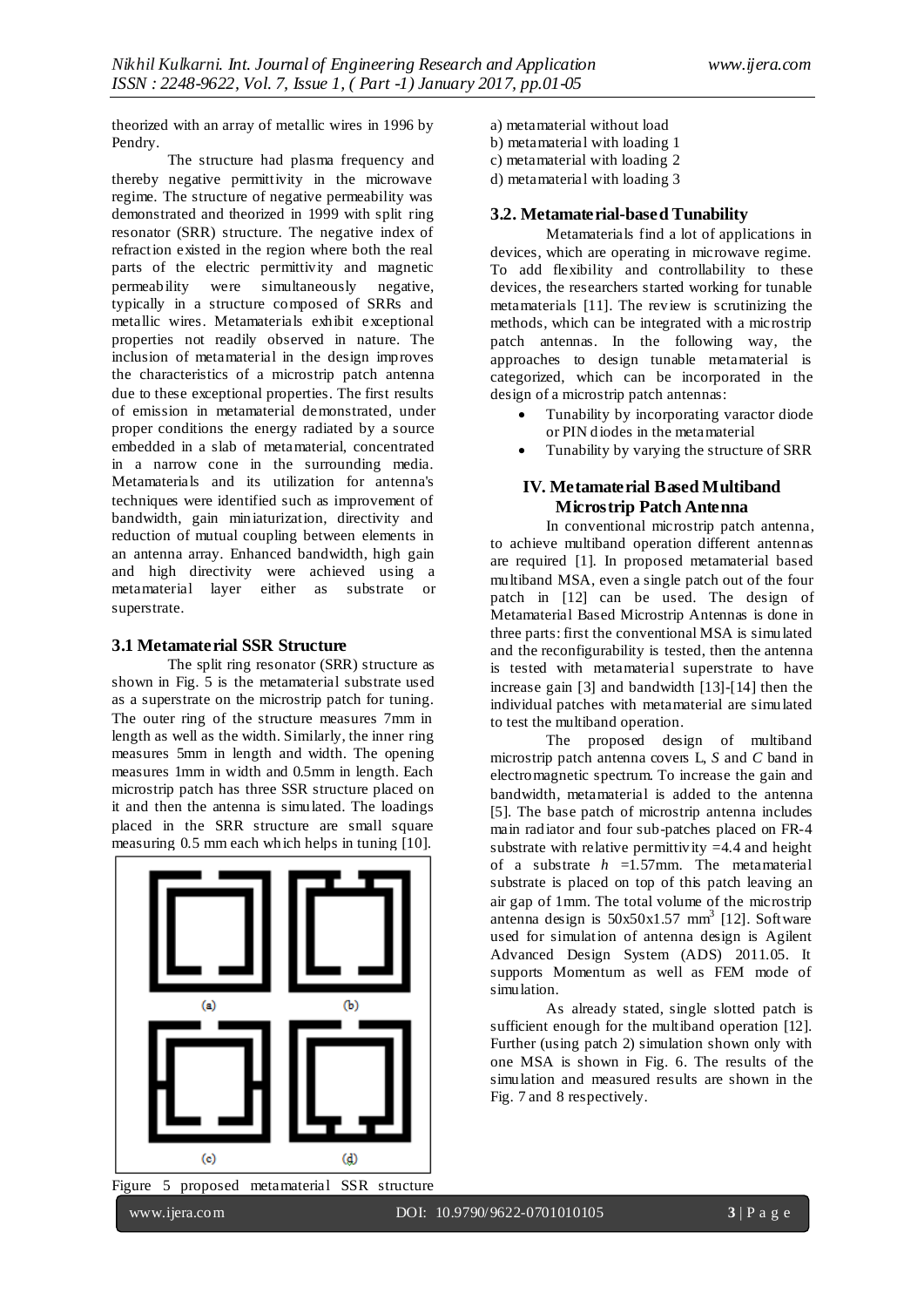

Figure 6 modified structure of sub-patch 2 in ADS software



Figure 7 simulation results of sub-patch 2

| Table 1 Simulated result for frequency and return |  |
|---------------------------------------------------|--|
| loss of MSA sub patch 2                           |  |

|                         | <b>Frequency</b><br>(GHz) | <b>Return Loss</b><br>$(d\mathbf{B})$ |
|-------------------------|---------------------------|---------------------------------------|
| Without<br>Metamaterial | 1.054                     | $-17.611$                             |
|                         | 1.57                      | $-13.970$                             |
|                         | 1.949                     | $-17.007$                             |
|                         | 3 44 1                    | $-15.68$                              |



Figure 8 Measured result of sub patch 2

Table 2 Measured result for frequency and return loss of sub-patch 2 without loading

|              | <b>Frequency</b><br>(GHz) | <b>Return Loss</b><br>$(d\mathbf{B})$ |
|--------------|---------------------------|---------------------------------------|
| Without      | 1.16                      | $-9.15$                               |
| Metamaterial | 2.12                      | $-25.27$                              |
|              | 3.62                      | $-18.74$                              |

The simulated and measured return loss obtained is tabulated in table 1 and 2.

To achieve high gain metamaterial is placed above microstrip patch antenna [3]-[5], as shown in Fig. 9. The results of the simulation and measured results are shown in the Fig. 10 and 11 resp.



Figure 9 Sub-patch 2 with metamaterial loading 21